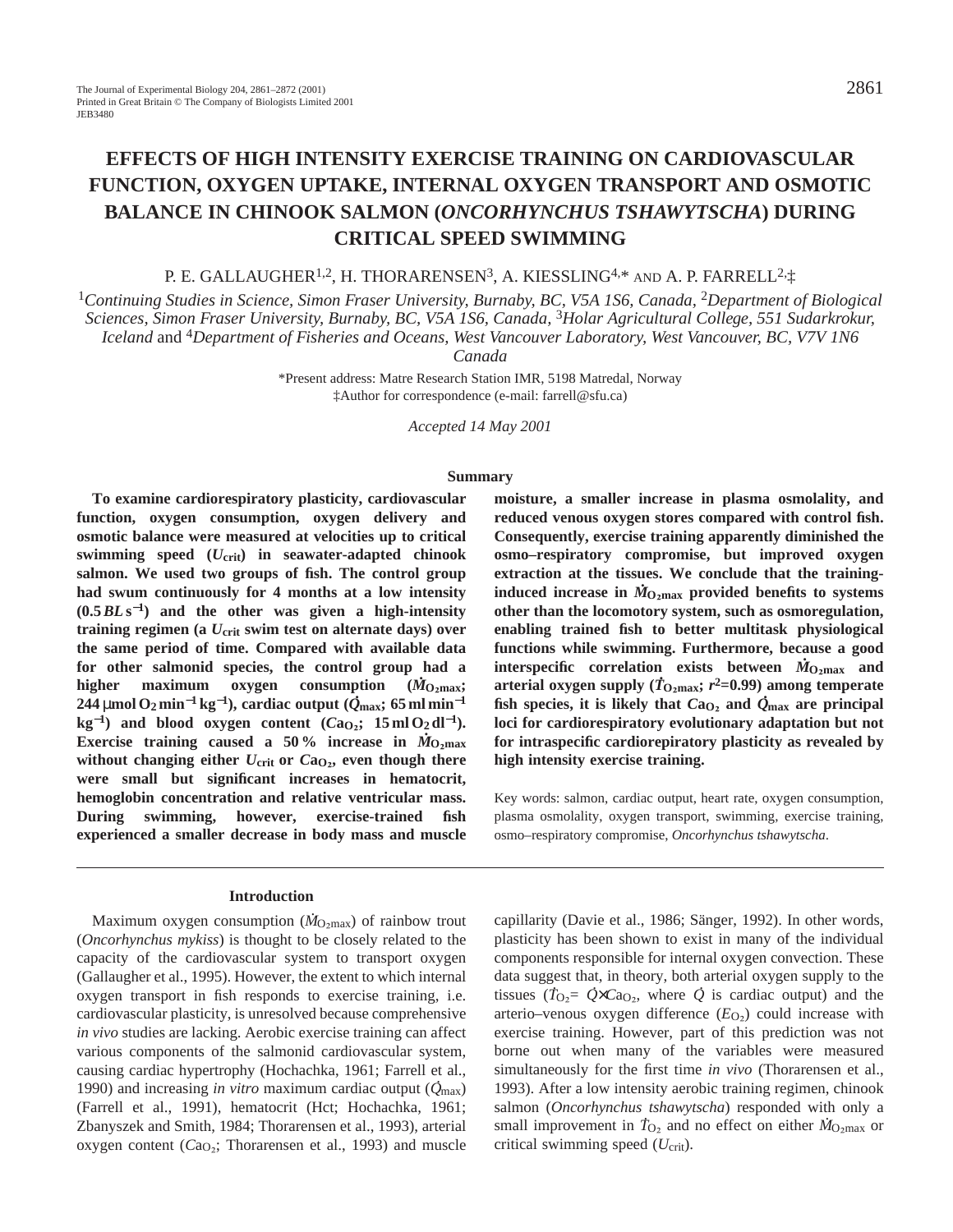Earlier, Davison (Davison, 1989) concluded that the evidence for training-induced improvements in internal oxygen transport capacity and swimming performance is equivocal, largely because the magnitude of many of the reported changes was small. It is also possible that the exercise training regimens used in previous studies were not always of a sufficient intensity or duration to elicit cardiovascular change. Consequently, we used a high-intensity exercise-training regimen over a 4-month period in an attempt to elicit a maximum cardiorespiratory response before measuring cardiorespiratory performance during a critical swimming speed test.

We also explored the possibility that exercise training can provide benefits beyond those that directly benefit locomotory performance. During swimming in sea water (SW), ionic and osmotic balance are disrupted (Rao, 1968; Rao, 1969; Farmer and Beamish, 1969; Byrne et al., 1972; Wood and Randall, 1973a; Wood and Randall, 1973b; Webb, 1975; Febry and Lutz, 1987) because the functional surface area of the gills (Booth, 1979; see also Wood and Perry, 1985) and the permeability of the gills to ions (Gonzalez and McDonald, 1992; Gonzalez and McDonald, 1994) both increase. This enhanced diffusional exchange of gases, ions and water with the environment is the so-called 'osmo-respiratory compromise' (Randall et al., 1972; Nilsson, 1986), which has been well-studied in freshwater (FW) fish (Gonzalez and MacDonald, 1992; Gonzalez and MacDonald, 1994). In resting rainbow trout, for example, the estimate is that one sodium ion is lost across the gills for every eight molecules of oxygen . taken up. However, when *M*<sub>O2max</sub> increases during exercise, sodium loss is enhanced more than  $M_{O_2}$  such that one sodium ion is lost for every five molecules of oxygen taken up (Gonzalez and MacDonald, 1992). In contrast to FW fish, the relationships between osmoregulatory capacity, swimming . performance and  $\dot{M}_{\text{O}_2\text{max}}$  have not been well investigated in SW salmon, especially with respect to training effects. Ionic/osmotic imbalances have been linked, however, to reductions in aerobic swimming performance in juvenile salmonids (Houston, 1959; Brauner et al., 1992). Our working hypothesis, given the osmo–respiratory compromise, was that exercise-trained fish with a higher aerobic capacity would be better able to manage the metabolic costs of ionic and osmotic regulation while swimming.

#### **Materials and methods**

#### *Experimental animals and training protocol*

Fish were derived from a stock of chinook salmon (*Oncorhynchus tshawytscha* Walbaum) that we had studied previously and control fish had been held for 4 months while swimming continuously at a low speed of 0.5 body lengths per second (*BL* s<sup>−1</sup>) (Thorarensen et al., 1993). A full description of the training tanks and fish husbandry is given in Kiessling et al. (Kiessling et al., 1994b). A second group was subjected to a high intensity exercise training protocol as follows. On alternate days during the first month of training, the fish performed a *U*crit swimming challenge. For this challenge, the fish swam initially at 1*BL* s−<sup>1</sup> for 20 min, and then swimming velocity was subsequently increased in steps of 0.5*BL* s<sup>−</sup>1, each 10 min in duration, until either *U*crit or 2.5*BL* s−<sup>1</sup> was reached. The intensity of the training was then increased during the next 3 months; the fish swam for 20 min at each velocity up to *U*crit. The exercise training procedure lasted approximately 2 h. In between training sessions, the fish swam at the same speed as the controls. Both groups of fish were fed satiation levels of dry pellets *via* an automatic food dispenser. Based on a sub-sample of 20 fish for each group, significant growth (approximately 15 %; *P<*0.05) occurred in both the control and exercise-trained groups of fish during the 4-month period (Kiessling et al., 1994a). For the control fish, the average initial and final body mass was 343 g and 387 g, respectively, whereas the average initial and final body mass for the exercise-trained fish was 338 g and 387 g, respectively. Fish length at the end of the experiment was 31–33 cm. Water temperature range was 8-10 °C during the training period (November through February).

### *Surgical procedures*

On the day before surgery, fish were individually transferred to a 201 indoor holding tank continuously flushed with SW at 9–10 °C. Fish were anaesthetised in a chilled solution of 2 pheoxyethanol in SW (1:2,000) and placed supine on an operating sling. Anaesthesia was maintained by continuously irrigating the gills with a solution of 2-phenoxyethanol in chilled SW (1:4,000). A cannula (PE50, Clay Adams, Parsippany, NJ, USA) was inserted into the dorsal aorta (DA) as described by Thorarensen et al. (Thorarensen et al., 1993) and modified from Soivio (Soivio, 1975). The cannula was externalised through the thin skin membrane under the maxillary and filled with heparinised (150 i.u. ml<sup>-1</sup>) saline (0.9 % NaCl). This cannula was used for sampling arterial blood and measuring arterial blood pressure  $(P_{DA})$ . A pulsed Doppler flow probe (TMI, Iowa City, IA, USA) was placed around the ventral aorta, just distal to the bulbus arteriosus, to . provide a continuous measurement of *Q* (cardiac output; total blood flow in the ventral aorta). The flow probes were made with rigid plastic collars and selected to fit snugly around the vessel. The ventral aorta was accessed via the opercular cavity (Steffensen and Farrell, 1998). A 3–5 mm segment of the vessel was teased free from the surrounding tissue without rupturing the pericardium or obstructing the coronary artery. Silk thread (3–0) was used to suture the leads from the probe to the isthmus and to the side of the fish, behind the cleithrum and just under the lateral line. The leads and the cannula were also anchored in front of the dorsal fin. The entire operation lasted less than 20 min. The fish were allowed to recover for 4–5h in a 201 tank and then overnight in a swim tunnel. The total recovery time before experimentation commenced was 24 h. Body mass was measured immediately before transfer to the swim tunnel.

#### *Experimental protocol*

The critical swimming test involved incremental velocity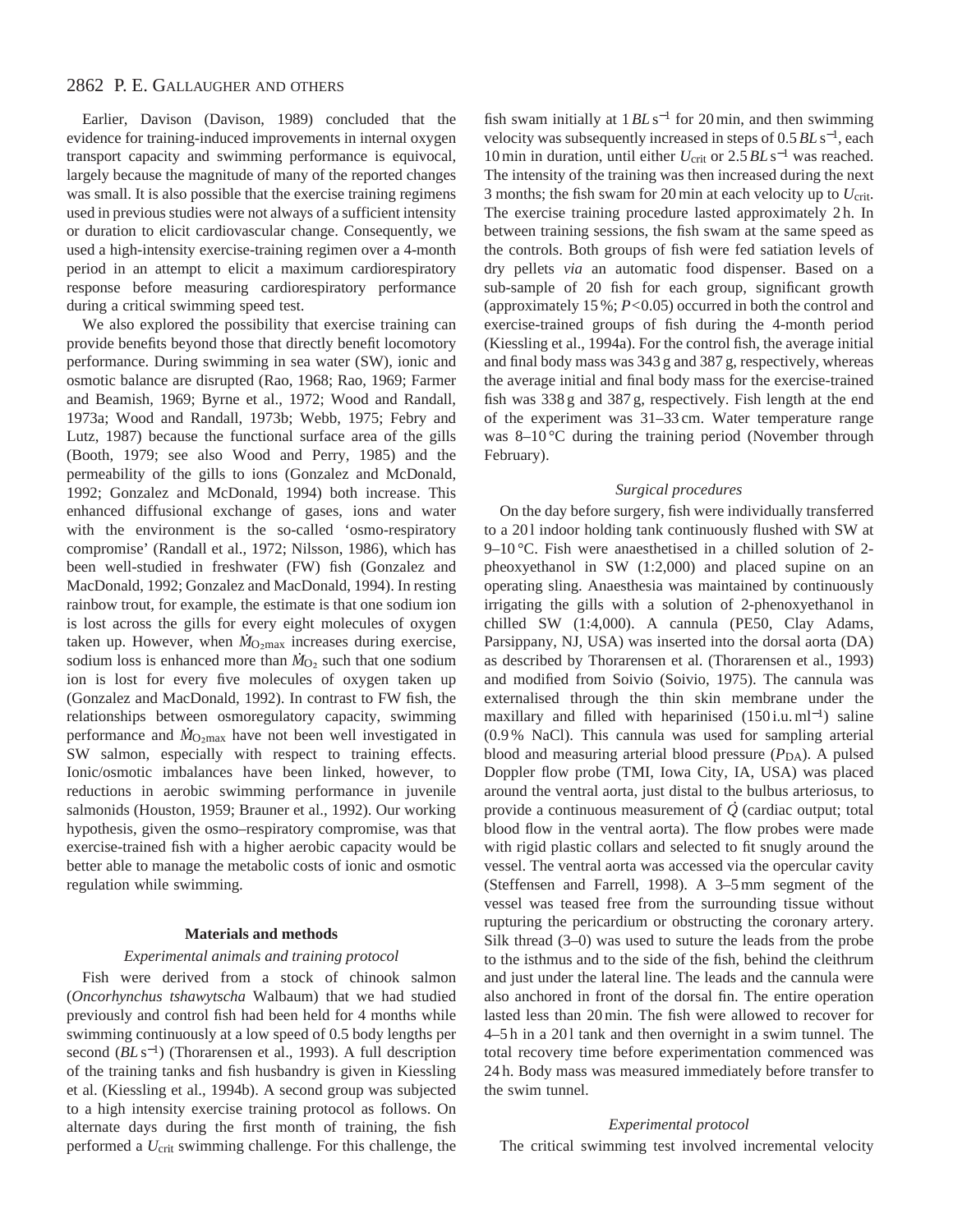steps in a Brett-type swim tunnel. *U*<sub>crit</sub> (cm s<sup>−1</sup> or *BL* s<sup>−1</sup>) and  $\dot{M}_{\text{O}_2}$  were measured using methods described previously (Thorarensen et al., 1993; Gallaugher et al., 1995). Before the . . fish started swimming, routine  $\overrightarrow{Q}$ ,  $P_{DA}$  and  $\dot{M}_{O_2}$  values were recorded and an arterial blood sample was taken. Swimming speed was then increased to 1*BL* s<sup>−1</sup> and the sampling procedure was repeated. Subsequently, swimming velocity was increased in steps of  $0.25 B L s^{-1}$ , each step being maintained for 20 min.  $\dot{Q}$ ,  $P_{\text{DA}}$  and  $\dot{M}_{\text{O}_2}$  were recorded at each velocity increment after the fish reached a steady state, i.e. approximately 8–10 min after the velocity was increased. As the fish approached  $U_{\text{crit}}$  (as indicated by 'burst and coast' swimming behaviours in the otherwise steady swimming pattern), a blood sample was taken at each water velocity step. Blood samples at *U*<sub>crit</sub> were always drawn while the fish was swimming, which in some cases required a reduction of water velocity by one step (see Gallaugher et al., 1992). After fatigue, . .  $\dot{Q}$ ,  $P_{\text{DA}}$  and  $\dot{M}_{\text{O}_2}$  were recorded following a 1 h recovery period. Consequently, all cardiorespiratory variables were measured under resting conditions, while the fish swam at 1*BL* s<sup>−</sup>1, at 80 % *U*crit, at 100 % *U*crit and after a 1 h recovery period. Under resting conditions and during recovery, the water velocity was just sufficient to keep the fish orientated into the water current but stationary on the bottom of the swim tube. After the experiment, fish were anaesthetised to calibrate the flow probe and then sacrificed with a blow to the head prior to body mass and heart mass being measured. Relative ventricle mass (RVM) was calculated as 100×ventricle mass/body mass. All procedures were in accordance with the Canadian Council on Animal Care and approved by Simon Fraser University.

### *Blood sampling and analytical techniques*

For each  $1.0 \text{ ml}$  arterial blood sample, arterial  $O_2$  tension (*Pa*<sub>O2</sub>) and arterial O<sub>2</sub> content (*Ca*<sub>O2</sub>), arterial pH (pHa), hematocrit (Hct), hemoglobin concentration ([Hb]) and plasma osmolality were determined. Plasma lactate concentration [La] was measured only at rest, at *U*<sub>crit</sub> and during recovery. To prevent anemia as a result of the repetitive blood sampling, 1.0 ml of blood, made up from blood used to measure *P*a<sub>O2</sub> and pHa, any remaining blood from the sample and blood from a normocythemic donor fish, was returned to the experimental fish via the DA cannula.

Measurements of  $Pa<sub>O<sub>2</sub></sub>$  were made using a Radiometer (Copenhagen) E5046  $P_{O_2}$  electrode in a D616 cell and whole blood pHa was determined on samples injected into a Radiometer pH microelectrode (type E5021). Both electrodes were regulated at the experimental water temperature and linked to a Radiometer PHM71 acid–base analyzer. A second oxygen electrode system was used to measure water  $P_{\text{O}_2}$ .  $Ca_{\text{O}_2}$ was measured in  $30 \mu l$  blood samples using the method of Tucker (Tucker, 1967). Hct was measured in triplicate (20 µl samples drawn into microcapillary tubes) using a Haemofuge (Heraeus Sepatech, Netherlands) centrifuge (10,000g for 3 min). Sigma diagnostic kits (Sigma Chemical Co., St Louis, MO, USA) were used to measure blood [Hb] (no. 525A) in  $20 \mu$ l blood samples and [La] (no. 826-UV) in  $100 \mu$ l plasma

samples. Mean cell hemoglobin concentration (MCHC) was calculated as [Hb]/Hct. Plasma osmolality was measured in triplicate on 10 µl samples using a Wescor (5100) Vapour Pressure Osmometer (Wescor, Logan, UT, USA).

#### *Measurements of muscle dry matter*

Analyses of muscle dry matter and ash content were performed on separate samples of control (*N*=20) and exercisetrained fish (*N*=20) at the end of their exercise training. Similar analyses were performed for control (*N*=8) and exercisetrained  $(N=8)$  fish after the 1 h recovery from the  $U_{\text{crit}}$  swim test. These analyses involved drying tissue at 100 °C for 16–18 h (muscle dry matter, % of tissue wet mass) or 3 h at  $600\degree$ C (ash content, % of tissue wet mass), as described by Kiessling et al. (Kiessling et al., 1994a).

## *Possible effects of surgery on oxygen consumption and critical swimming performance*

To determine if osmotic disruption during swimming was in some way influenced by tissue damage associated with the placement of the Doppler flow probes, a separate group of exercise-trained fish (*N*=6) received only a DA cannula for the  $U_{\text{crit}}$  test in the swim tunnel. In addition,  $\dot{M}_{\text{O}_2\text{max}}$  was measured in separate groups of exercise-trained and control fish that had not been cannulated, and this allowed us to assess the effects of the Doppler flow probe and cannulation procedures.

#### *Calibration of flow probes*

Doppler flow probes measure relative changes in *Q* . . Therefore, each probe was calibrated *in situ* at the end of the *U*crit experiment with the fish re-anaesthetised. To do this, a Transonic flow probe (Transonic Inc., Ithaca, NY, USA), which measures absolute blood flow, was placed around the bulbus and ventral aortic flow was recorded simultaneously from the Doppler and Transonic flow probes. (Transonic flow probes were not used for the experiments because of their rather larger size. The smaller Doppler flow probes were less likely impair swimming in these fish weighing 300–400 g.) Doppler flow probes were successfully calibrated in six fish from each group. Experiments were attempted on 14 fish for each group, but in some cases the flow probe was not successfully calibrated and in others either blood pressure or hematology measurements were missing. For statistical purposes, only fish that had all variables measured successfully were included in the cardiovascular data analysis. Variables that were measured and not included below were in general agreement with the overall findings.

## *Data acquisition and measurements of cardiorespiratory variables*

*P*DA was measured with a LDI5 pressure transducer (Narco, Houston, TX, USA) connected to a Grass preamplifier (Model 791J, Grass Instruments, Quincy, MA, USA). The pressure transducer was calibrated daily and regularly referenced to the water level in the swim tunnel during the experiment. The signals from the flow meter, pressure transducer and the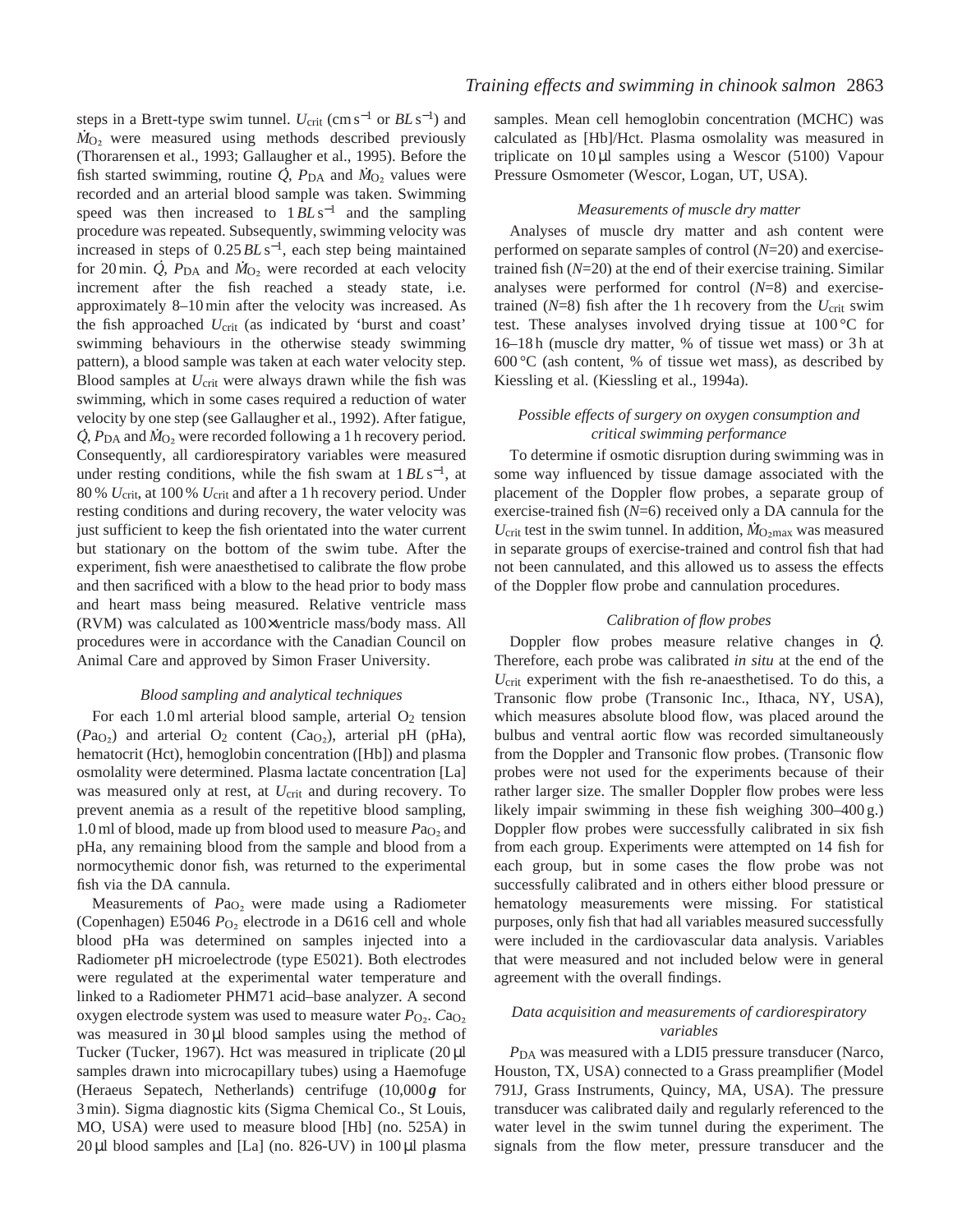oxygen meter were amplified by a Grass chart recorder (Model 7PCP B, Grass Instruments Quincy, MA, USA) and stored by a computer. The computer sampled signals for blood flow and blood pressure at a rate of 5 Hz. Variables were measured for 6 min and then averaged. Labtech Notebook software (Laboratory Technology Corp., Wilmington, MA, USA) was used to process the signals and to calculate heart rate, *f*H.

# *Calculations of oxygen extraction and systemic vascular resistance*

Compared with our experience with rainbow trout, chinook salmon were less tolerant of extensive surgery. Therefore, rather than adding a second cannula to sample venous blood for direct measurements of  $E_{\text{O}_2}$ , we decided to calculate  $E_{\text{O}_2}$ as a percentage using the Fick equation  $(E_{\text{O}_2} = 100[\dot{M}_{\text{O}_2}/(\dot{Q})])$ ×*C*aO∑)]). To preclude possible errors associated with tissue utilisation of oxygen directly from the water, this calculation . was only performed at  $\dot{M}_{\text{O}_2\text{max}}$ . While the net amount of oxygen delivered to the tissues by the cardiovascular system is . equal to  $T_{\text{O}_2} \times E_{\text{O}_2}$ , tissues such as the skin and the gill epithelia can utilise oxygen directly from the water (Kirsch and Nonnotte, 1977; Daxboeck et al., 1982). Even so, the contribution of this form of oxygen delivery is considered to . be minimal when salmonids approach  $\dot{M}_{\text{O}_2\text{max}}$  (Neuman et al., 1983; Thorarensen et al., 1996; Brauner et al., 2000a). Systemic vascular resistance (*R<sub>sys</sub>*) was calculated from  $R_{\rm sys}$ = $P_{\rm DA}/\dot{Q}$  and the small effect of venous blood pressure on *R*sys was disregarded.

#### *Statistics*

Mean values  $\pm$  s.e.m. are presented throughout the text and figures and the fiducial limit for accepting significance was *P<*0.05. There was variability in individual swimming performance and therefore swimming speed was normalised to %*U*crit to assist in some comparisons. All variables were compared with a three-way ANOVA with individuals, swimming velocity and training level as factors. Mean levels at each swimming speed were compared with a least-square estimate. Statistical comparisons of hematological variables at



Fig. 1. Changes in  $\dot{M}_{O_2}$  as a function of swimming velocity in exercise-trained (*N*=9) and (*N*=7) control groups of uncannulated fish. \*Significant (*P<*0.05) difference from control fish; ‡significant difference from exercise-trained cannulated fish.

rest, 1*BL* s<sup>−</sup>1, approx. 80 % *U*crit, *U*crit and during recovery were made between control and exercise-trained groups using a repeated-measures ANOVA. Changes in hematological variables within each group were analyzed by a paired *t*-test for means. The other variables reported here were statistically analysed using the GLM procedure in SAS (Version 6, SAS Institute Inc., Cary, NC, USA). A significant difference between the control and exercise-trained fish was regarded as a training effect.

#### **Results**

#### *Swimming performance and oxygen uptake*

The changes in  $\dot{M}_{\text{O}_2}$  during swimming are presented for uncannulated fish in Fig. 1. *U*<sub>crit</sub> values were not statistically different for control and exercise-trained fish. However, at the higher swimming velocities,  $\dot{M}_{O_2}$  for exercise-trained fish was significantly greater than that for control fish. Similarly for cannulated fish,  $\dot{M}_{\text{O}_2}$  was 50% higher in exercise-trained

Table 1. *Cardiorespiratory variables from control and exercise-trained chinook salmon before and during critical speed swimming (*U*crit)*

|                                                                                  | Control fish    |                   | Exercise-trained fish |                   |
|----------------------------------------------------------------------------------|-----------------|-------------------|-----------------------|-------------------|
| Variable                                                                         | Rest            | At $U_{\rm crit}$ | Routine               | At $U_{\rm crit}$ |
| $\dot{M}_{\text{O}}$ , (µmol O <sub>2</sub> min <sup>-1</sup> kg <sup>-1</sup> ) | $63 \pm 13$     | $244 \pm 28$ *, İ | $74 \pm 13$           | $366 \pm 28$ *, † |
| $\dot{Q}$ (ml min <sup>-1</sup> kg <sup>-1</sup> )                               | $35.8 + 4.5$    | $65.6 \pm 7.3*$   | $33.6 \pm 3.6$        | $65.1 \pm 7.9*$   |
| $V_{SH}(ml)$                                                                     | $0.63 \pm 0.07$ | $1.04 \pm 0.11*$  | $0.63 \pm 0.04$       | $0.97+0.13*$      |
| $f_H$ (beats min <sup>-1</sup> )                                                 | $57 + 4$        | $63+2*$           | $53+2$                | $64 + 2*$         |
| $PDA$ (kPa)                                                                      | $3.2 + 0.2$     | $4.0+0.2*$        | $3.5 \pm 0.3$         | $3.6 \pm 0.31$    |
| $R_{\rm sys}$ (kPa min <sup>-1</sup> kg <sup>-1</sup> ml <sup>-1</sup> )         | $0.095 + 0.010$ | $0.071 \pm 0.015$ | $0.112 \pm 0.016$     | $0.058 + 0.014*$  |
| $\dot{T}_{\rm O}$ , (µmol O <sub>2</sub> min <sup>-1</sup> kg <sup>-1</sup> )    | $217 \pm 20$    | $393 \pm 39*$     | $213 \pm 30.9$        | $408 \pm 50*$     |
| $CaO$ , (ml O <sub>2</sub> dl <sup>-1</sup> )                                    | $13.8 \pm 0.6$  | $13.5 \pm 0.6$    | $13.9 + 0.5$          | $14.1 \pm 0.5$    |

Values are means  $\pm$  s.e.m. ( $N=6$ ).

\*Significant difference from rest value (*P<*0.05); ‡significant difference between control and exercise-trained fish (*P<*0.05).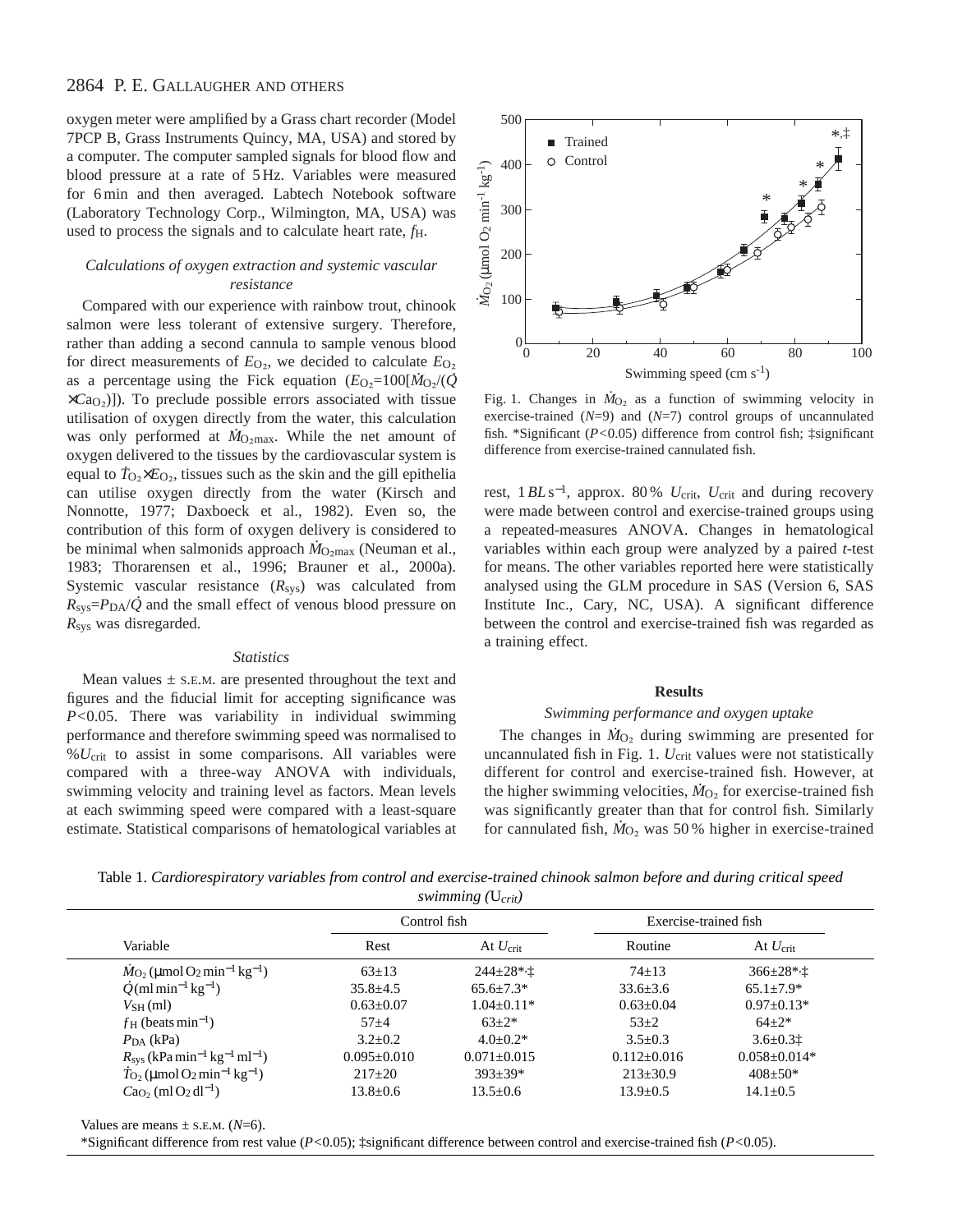$(366 \mu \text{mol} \, \text{O}_2 \, \text{kg}^{-1} \, \text{min}^{-1})$  compared with control fish (244 µmol O2 kg−<sup>1</sup> min<sup>−</sup>1, Table 1), and again *U*crit values were not significantly different (control, 2.31±0.06 *BL* s<sup>-1</sup>, *N*=9; exercise-trained, 2.13±0.08 *BL* s<sup>-1</sup>, *N*=7). Cannulated and uncannulated fish had the same *U*crit value, but  $\dot{M}_{\text{O}_2\text{max}}$  was significantly higher in uncannulated  $(413 \mu \text{mol} \text{O}_2 \text{kg}^{-1} \text{min}^{-1})$  compared with cannulated  $(366 \mu \text{mol O}_2 \text{kg}^{-1} \text{min}^{-1})$ , exercise-trained fish.

### *Effect of swimming and training on heart mass and cardiovascular variables*

Relative ventricular mass was significantly larger in the exercise-trained fish (0.114±0.003, *N*=12) compared with



control fish (0.101±0.003, *N*=12). Although the heart mass of exercise-trained fish was larger,  $\dot{Q}$  was not significantly different between exercise-trained and control fish at any swimming velocity (Table 1, Fig. 2A). Routine *Q* . was  $35.8 \text{ ml min}^{-1} \text{ kg}^{-1}$  and  $33.6 \text{ ml min}^{-1} \text{ kg}^{-1}$  for the control and exercise-trained groups, respectively, and with swimming, *Q* increased by 94% and 83% to maximum values of 65.5 and 65.1 ml min−<sup>1</sup> kg<sup>−</sup>1, respectively (Table 1). *Q* max was recorded at swimming velocities of  $90\pm6\%$  and  $94\pm1\%$  of  $U_{\text{crit}}$  for control and exercise-trained fish, respectively. While routine *Q* . and  $\dot{Q}_{\text{max}}$  were the same in both groups of fish,  $V_{\text{SH}}$  and  $f_{\text{H}}$ increased somewhat differently. At the lower swimming speeds, exercise-trained fish increased  $V_{\text{SH}}$  (Fig. 2E) to a



Fig. 2. (A) Cardiac output  $(Q)$ , (B) arterial O<sub>2</sub> delivery  $(\dot{T}_{\text{O}_2})$ , (C) Oxygen uptake  $(\dot{M}_{\text{O}_2})$ , (D) heart rate, (E) cardiac stroke volume (V<sub>SH</sub>), (F) systemic vascular resistance  $(R<sub>sys</sub>)$  and  $(G)$  dorsal aortic blood pressure  $(P<sub>DA</sub>)$  in chinook salmon at progressively higher swimming velocities and after 1 h recovery (Rec.) following the swim to *U*crit. \*Significant (*P<*0.05) difference from resting levels; ‡significant (*P<*0.05) difference between exercisetrained (*N*=6) and control fish (*N*=6).

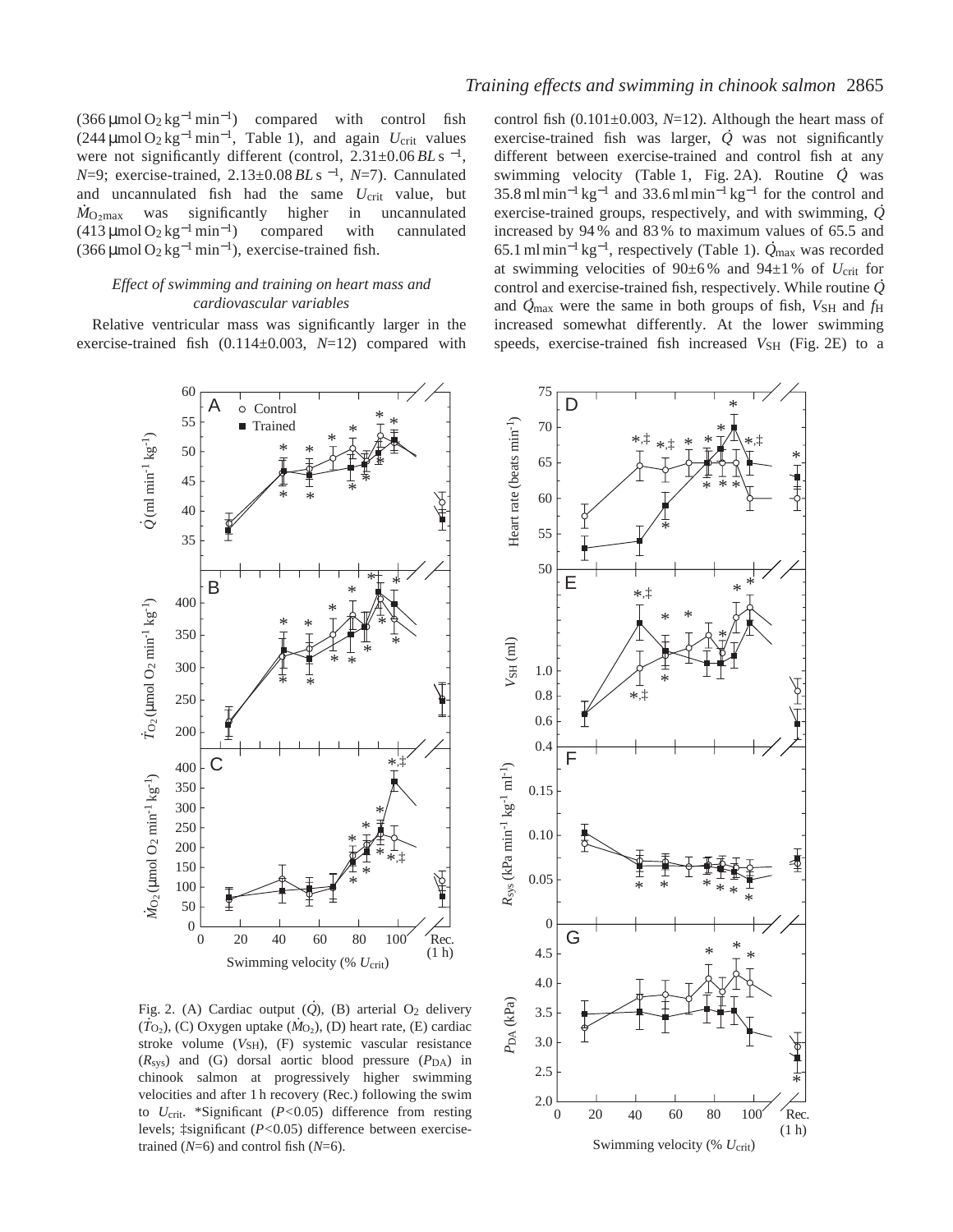|                    |                             | Swimming speed                             |                                                |                                                     |                                               |                                  |
|--------------------|-----------------------------|--------------------------------------------|------------------------------------------------|-----------------------------------------------------|-----------------------------------------------|----------------------------------|
|                    | Fish                        | Rest                                       | Approximately<br>$80\% U_{\rm crit}$           | $U_{\rm crit}$                                      | Recovery                                      | Mean                             |
| Hct(%)             | Control                     | $29.7 \pm 0.8$ (9)                         | $30.6 \pm 1.6(9)$                              | $29.1 \pm 1.9(9)$                                   | $28.4 \pm 1.7(9)$                             | $29.4 \pm 0.7(9)$                |
|                    | Exercise-trained            | $31.8 \pm 1.6(10)$                         | $32.9 \pm 1.3$ (10)                            | $33.1 \pm 1.4$ $\ddagger$ (10)                      | $31.4 \pm 1.3$ (10)                           | $32.3 \pm 0.7$ $\downarrow$ (10) |
| $[Hb] (g dl^{-1})$ | Control                     | $11.4 \pm 0.3(9)$                          | $11.4 \pm 0.5(9)$                              | $11.5 \pm 0.6(9)$                                   | $11.0\pm0.5(9)$                               | $11.4\pm0.2(9)$                  |
|                    | Exercise-trained            | $13.2 \pm 0.8$ $\pm$ (10)                  | $13.7 \pm 0.9$ $\pm$ (10)                      | $12.8 \pm 0.6$ (10)                                 | $12.8 \pm 0.7$ $\pm$ (10)                     | $13.1 \pm 0.4$ $\pm$ (10)        |
| MCHC $(g l^{-1})$  | Control                     | $385 \pm 14(9)$                            | $376 \pm 11(9)$                                | $399 \pm 13(9)$                                     | 390±15(9)                                     | $388\pm7(9)$                     |
|                    | Exercise-trained            | $413 \pm 12(10)$                           | $418\pm18*(10)$                                | $390 \pm 17(10)$                                    | $384\pm19(10)$                                | $408 \pm 10$ <sup>t</sup> (10)   |
| $CaO2$ (% vol.)    | Control                     | $13.7 \pm 0.5(9)$                          | $14.3 \pm 0.6(7)$                              | $14.0\pm0.6(7)$                                     | $13.8 \pm 1.1(7)$                             | $13.9 \pm 0.3(7)$                |
|                    | Exercise-trained            | $14.9 \pm 1.2(9)$                          | $14.9 \pm 0.7(9)$                              | $14.4 \pm 1.1(9)$                                   | $14.7\pm0.8(9)$                               | $14.7 \pm 0.5(9)$                |
| $PaO2$ (kPa)       | Control<br>Exercise-trained | $13.0\pm0.63(9)$<br>$13.9 \pm 0.91(10)$    | $10.9 \pm 0.46^*$ (8)<br>$10.5 \pm 0.65*(9)$   | $9.72 \pm 0.53$ * (9)<br>$7.24 \pm 0.9$ * $\pm$ (7) | $11.2 \pm 0.76$ * (8)<br>$11.1 \pm 1.23$ (7)  |                                  |
| Plasma pHa         | Control<br>Exercise-trained | $7.93 \pm 0.03(9)$<br>$7.91 \pm 0.02$ (10) | $7.85 \pm 0.01^*$ (8)<br>$7.86 \pm 0.02$ * (9) | $7.83 \pm 0.05$ * (8)<br>$7.77 \pm 0.04*$ (8)       | $7.8 \pm 0.03$ * (8)<br>$7.82 \pm 0.03$ * (7) |                                  |

Table 2. *Hematological variables for control and exercise-trained groups of chinook salmon*

Salmon were tested at rest, approximately 80 % *U*crit, *U*crit and after a 1 h recovery period from *U*crit.

\*Significant difference from values at rest (*P<*0.05); ‡significant difference between control and exercise-trained values (*P<*0.05). Values are means  $\pm$  s.e.m. (*N*).

greater degree than control fish (Fig. 2D). Even so, >60 % of the total increase in *Q* associated with critical swimming had occurred at a velocity of 1*BL* s−<sup>1</sup> in both groups of fish (Fig. 2A). At *U*crit, *V*SH increased by 61–65 % and *f*H by 10–22 % (Table 1).

There was no significant change in *P*<sub>DA</sub> with increased swimming velocity in exercise-trained fish, but  $P_{DA}$  increased significantly for control fish (Fig. 2G). The significantly lower *P*DA for exercise-trained fish came about because *R*sys decreased significantly, whereas *R*sys did not change significantly in control fish.

## *Effect of swimming and training on hematological variables*

Hematological variables are compared in Table 2. Hct, [Hb], MCHC and  $Ca<sub>O<sub>2</sub></sub>$  did not change significantly with swimming velocity in either group, nor were they significantly different following the 1h recovery (Table 2). However, swimming induced an arterial hypoxemia in both groups of fish because *Pa*<sub>O2</sub> was significantly reduced at all swimming velocities and during recovery.

Small, but statistically significant training effects were observed for some hematological variables (Table 2). The overall mean values for Hct, [Hb], and MCHC were significantly higher in exercise-trained fish (Table 2). Also, the extent of the arterial hypoxemia at *U*<sub>crit</sub> was significantly greater for exercise-trained fish (Table 2). Nevertheless,  $Ca<sub>O<sub>2</sub></sub>$ was unaffected by high-intensity exercise training.

Changes in plasma [La] and pHa during swimming were similar for control and exercise-trained fish. Plasma pHa was decreased significantly at all swimming velocities and during recovery (Table 2). Plasma [La] increased significantly at *U*crit and increased further still during recovery. However, plasma [La] values were not significantly different between control and exercise-trained fish and were, respectively, at rest:

Table 3. *Body mass and plasma osmolality at rest, at* U*crit, and after recovery for 1 h from* U*crit in control and exercise-trained groups of chinook salmon, and in exercise-trained chinook salmon with only a dorsal aorta (DA) cannula*

|                                       |                                    | Swimming speed |                           |                    |
|---------------------------------------|------------------------------------|----------------|---------------------------|--------------------|
|                                       | Fish                               | Rest           | At $U_{\rm crit}$         | Recovery           |
| Body mass $(g)$                       | Control                            | $372\pm26(7)$  |                           | $342 \pm 24$ (7)   |
|                                       | Exercise-trained                   | $390\pm17(8)$  |                           | $369 \pm 17$ * (8) |
|                                       | Exercise-trained (DA cannula only) | $335\pm22(7)$  |                           | $319\pm21*(7)$     |
| Plasma osmolality (mosmol $kg^{-1}$ ) | Control                            | $330\pm12(9)$  | $396\pm12*(9)$            | $370\pm31(7)$      |
|                                       | Exercise-trained                   | $317\pm12(9)$  | $353 \pm 17$ *, $\pm (9)$ | $374\pm20*(9)$     |
|                                       | Exercise-trained (DA cannula only) | $302\pm7(6)$   | $339\pm11*$ (6)           |                    |

Control and exercise-trained fish received both a DA cannula and a Doppler flow probe implanted on the ventral aorta (VA). Values are means  $\pm$  s.e.m. (*N*).

\*Significant difference from rest (*P<*0.01); ‡significant difference between control and exercise-trained values (*P<*0.01).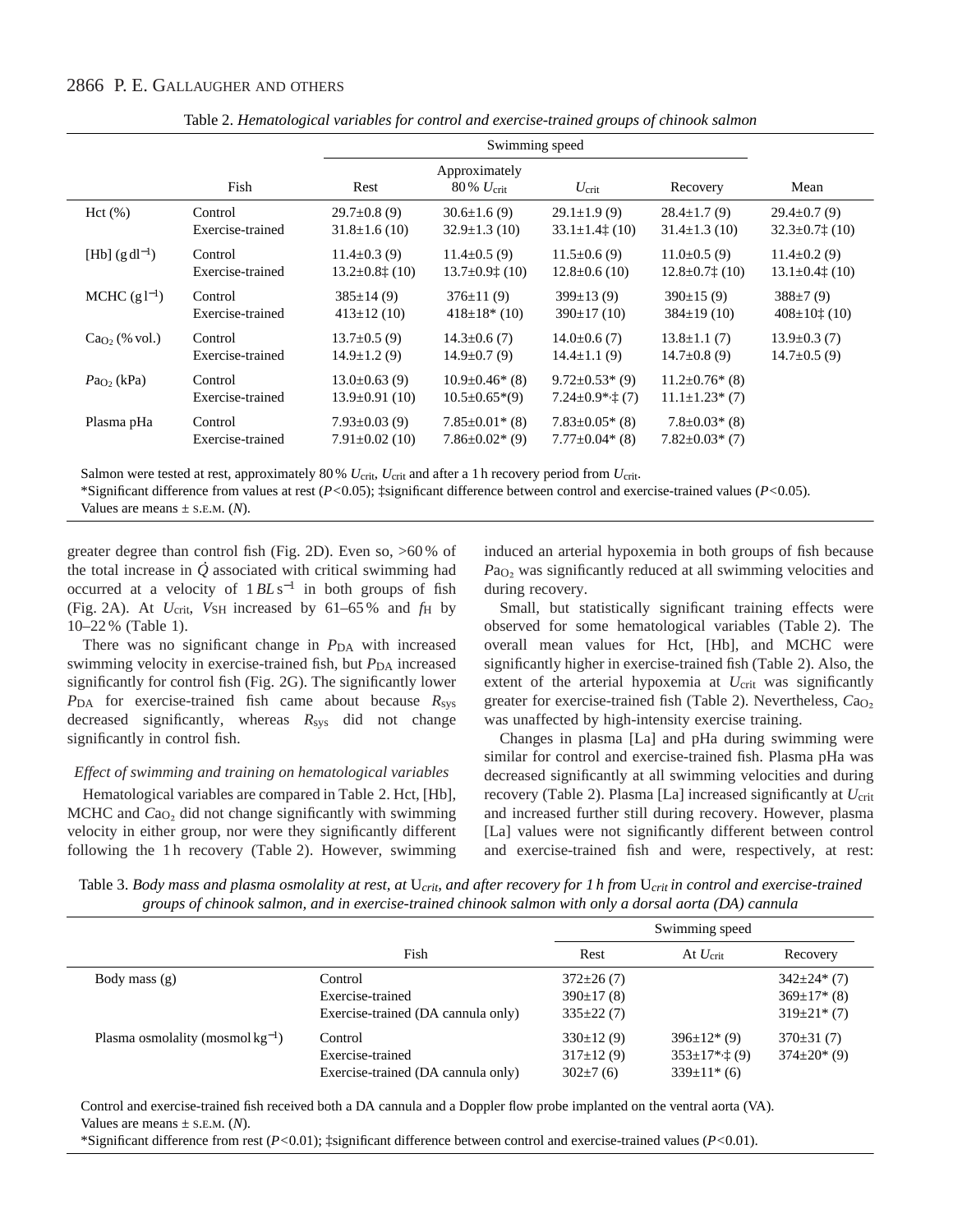0.4±0.1 mmol l−<sup>1</sup> (*N*=5) and 0.8±0.2 mmol l−<sup>1</sup> (*N*=9); at *U*crit: 3.6±0.4 mmol l−<sup>1</sup> (*N*=6) and 3.0±0.4 mmol l−<sup>1</sup> (*N*=8): after the 1 h recovery: 4.6±0.7 mmol l−<sup>1</sup> (*N*=6) and 5.1±0.8 mmol l−<sup>1</sup>  $(N=8)$ .

### *Effect of swimming and training on arterial oxygen transport.*

The measured variables associated with arterial oxygen . convection are summarised in Table 1.  $T_{\text{O}_2}$  increased during swimming because *Q* increased, while *C*a<sub>O2</sub> was unchanged. High-intensity exercise training did not have a significant effect on  $T_{\text{O}_2}$  (Fig. 2B); neither  $\overline{\dot{Q}}_{\text{max}}$  nor  $C_{\text{O}_2}$  was significantly different between control and exercise-trained fish. The recovery from fatigue did not differ between control and exercise-trained fish in that the recovery values for  $M_{\text{O}_2}$ ,  $\dot{Q}$ ,  $R_{\text{sys}}$ and  $T_{\text{O}_2}$  were not significantly different from routine values (Fig. 2). However,  $f_H$  was significantly higher and  $P_{DA}$  was significantly lower than the pre-exercise values in the exercisetrained, but not the control group.

Given that exercise training increased  $\dot{M}_{\text{O}_2\text{max}}$  and not  $T_{\text{O}_2}$ , the improvement in oxygen delivery to tissues came about . through an increase in  $E_{\text{O}_2}$ . At  $\dot{M}_{\text{O}_2\text{max}}$  the calculated  $E_{\text{O}_2}$  for exercise-trained fish  $(90\%)$  was significantly greater than for the control group (62 %) (Table 1). Furthermore, because *Q* . and  $T_{\text{O}_2}$  had increase by 50 % at low swimming velocities and there was little change in  $\dot{M}_{\text{O}_2}$  until fish were swimming at a velocity close to 60–80% of  $U_{\text{crit}}$  (Fig. 2), it is likely that  $E_{\text{O}_2}$ decreased at low swimming velocities.

#### *Effect of swimming and training on water balance*

Control and exercise-trained fish lost a similar amount of body water while swimming to the same  $U_{\text{crit}}$ . Body mass decreased significantly by 8 % and 5 % in control and exercisetrained fish, respectively (Table 3). A similar amount (5 %) of water loss occurred in the fish that had received only a DA



Fig. 3. Muscle dry mass of control and exercise-trained chinook salmon. Fish were sampled either directly from the training tanks (Control and Trained), or 1h after swimming to  $U_{\text{crit}}$  in a swim tunnel (*U*crit). Muscle dry mass for the *U*crit value represents the combined value for samples from control and exercise-trained chinook salmon, since individually they were not significantly (*P>*0.05) different from each other. \*Significant (*P<*0.05) difference from control; ‡significant (*P<*0.05) difference after a swim at *U*crit (*N*=8).

cannula (Table 3) and so water loss was not significantly affected by implanting a Doppler flow probe. The loss of body water was reflected in an increase in plasma osmolality. Compared with routine values, plasma osmolality increased significantly at approx. 80 % *U*crit, *U*crit and after the 1 h recovery period in both groups of fish (Fig. 4). In addition, both muscle dry matter (Fig. 3) and ash content (1.75±0.03 %, *N*=8) increased significantly following exercise, compared with fish sampled directly from the training tanks.

Exercise-trained fish had a significantly greater muscle dry matter (Fig. 3) and ash (1.56±0.03 %, *N*=20 *versus* 1.51±0.03 %, *N*=20) compared with control fish. In addition,



Fig. 4. (A) Changes in plasma osmolality in control (black bars) and exercise-trained (grey bars) chinook salmon at 1*BL* s<sup>−</sup>1, at 80 % *U*crit, at *U*crit, and after a 1 h recovery following *U*crit. \*Significant (*P<*0.01) difference compared with the rest value; ‡significant (*P<*0.01) difference between control and exercise-trained fish. (B) Changes in plasma osmolality in control (black bars; 0.5*BL* s<sup>−</sup>1) and exercise-trained (grey bars; 1.5*BL* s<sup>−</sup>1) groups of chinook salmon at *U*crit, and after a 1 h recovery following *U*crit compared with rest. These fish were exercise-trained at a low intensity in a previous study (Thorarensen et al., 1993) and these new data are included to illustrate that both high intensity and low intensity training regimens can influence the ability of chinook salmon to osmoregulate during activity. \*\*\*Significant (*P<*0.001) difference compared with the rest values; ‡significant (*P<*0.001) difference between control (*N*=6–10)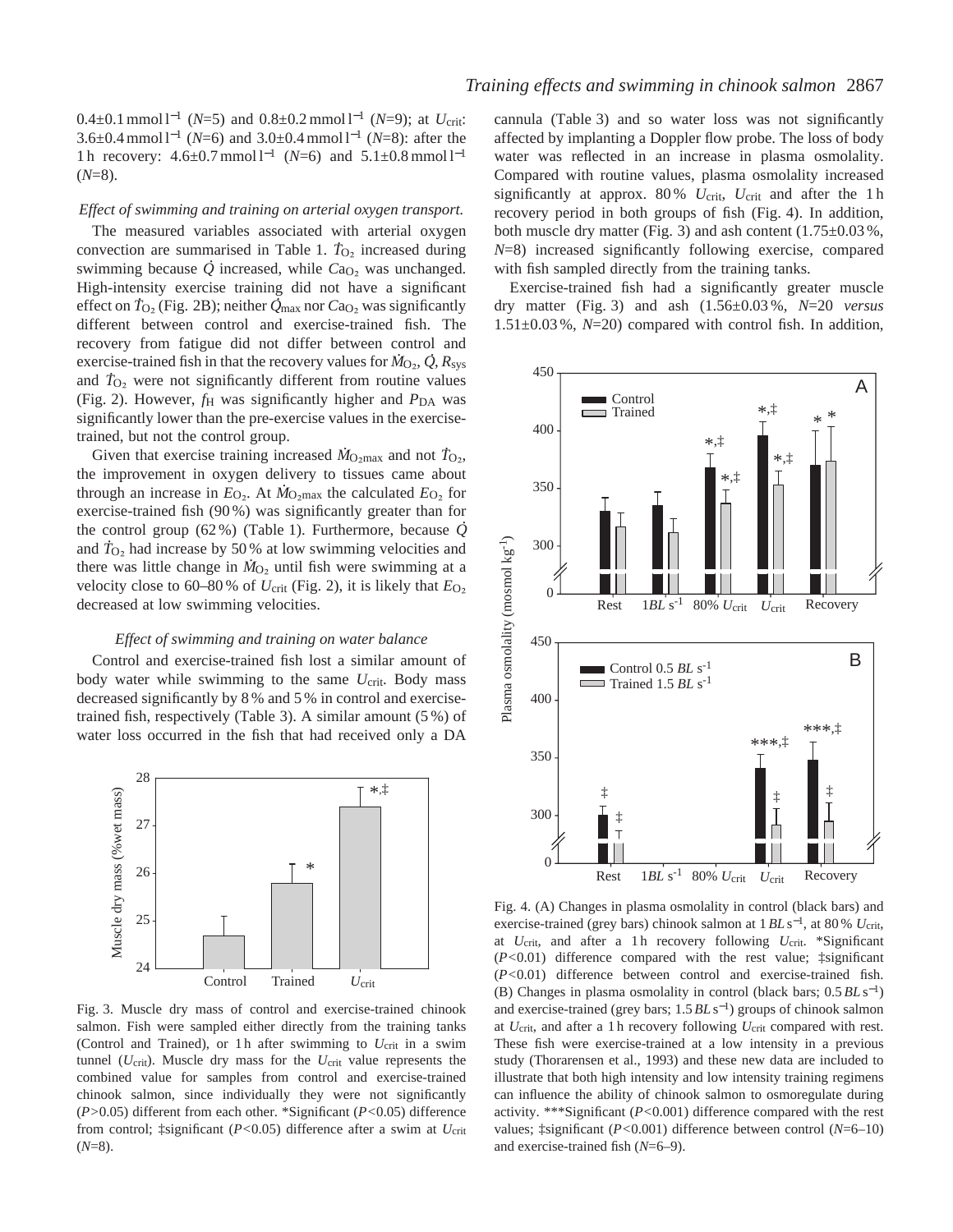exercise-trained fish were significantly better at defending their plasma osmolality during exercise (Fig. 4A). Plasma osmolality was significantly lower in exercise-trained fish compared with control fish at approx. 80 % *U*crit and at *U*crit. Plasma osmolality at rest and after a 1h recovery period, however, was not significantly different between control and exercise-trained fish (Fig. 4A). In view of this finding, we measured plasma omolality in stored samples from fish used in our earlier study that employed a less intense training regimen with chinook salmon (Thorarensen et al., 1993). As in the present study, trained fish were better at defending plasma osmolality during swimming (Fig. 4B).

#### **Discussion**

#### *Interspecific comparison of internal oxygen convection*

Few studies have comprehensively measured cardiovascular status in swimming fish (see reviews by Farrell and Jones, 1992; Bushnell et al., 1992). The present study represents the first such measurements for chinook salmon. Many of the routine cardiovascular variables (*Q*, *f*<sub>H</sub>, *V*<sub>SH</sub> and *P*<sub>DA</sub>) measured at *U*<sub>crit</sub> are similar to those measured for other salmonid species. However, *Q* max measured *in vivo* for chinook salmon (65 ml min<sup>-1</sup> kg<sup>-1</sup>) was 22 % greater than that measured *in vivo* for rainbow trout (53 ml min<sup>-1</sup> kg<sup>-1</sup>; Kiceniuk and Jones, 1977). Chinook salmon also have an elevated value for .  $Ca<sub>O<sub>2</sub></sub>$  compared with other salmonids. As a result,  $T<sub>O<sub>2</sub>max</sub>$ stands out as the highest salmonid value reported to date (Fig. 5). In fact, a good correlation  $(r^2=0.99)$  exists between  $T_{\text{O}_{2} \text{max}}$  and  $\dot{M}_{\text{O}_{2} \text{max}}$  among the relatively few studies with



Fig. 5. Maximum oxygen uptake  $(M_{\text{O}_2 \text{max}})$  as a function of maximum arterial oxygen transport ( $\dot{T}_{\text{O}_2\text{max}}$ ) measured *in vivo* with swimming fish. Values were obtained from the following sources: chinook salmon from control (C) and exercise-trained (TR) groups, this study; dogfish (D), Piiper et al., 1977; leopard shark (L), Lai et al., 1990; rainbow trout (R1), Kiceniuk and Jones, 1977, and (R2), Thorarensen et al., 1996; and values for Atlantic cod *Gadus morhua* . (Co), are based on those from Axelsson, 1988, for *Q* max; Soofiani . and Priede, 1985, for  $\dot{M}_{\text{O}_2 \text{max}}$  and Gallaugher, 1994, for  $Ca_{\text{O}_2}$ . The equation describing the linear regression is  $\dot{M}_{\text{O}_2\text{max}}$ =0.84  $\dot{T}_{\text{O}_2\text{max}}$  $-4.03$  ( $r^2=0.99$ ).

temperate fish species (Fig. 5) and this confirms that  $Ca<sub>O<sub>2</sub></sub>$  and  $\dot{Q}_{\text{max}}$  can vary significantly and in parallel among fish species (Farrell, 1991; Brill, 1996). Therefore, *C*a<sub>O2</sub> and  $\dot{Q}_{\text{max}}$  clearly represent primary loci for the evolutionary adaptations that accompany interspecific differences in *M*<sub>O2max</sub>. Indeed, tunas are characterised by having exceptionally high values for  $\dot{M}_{\text{O}_2\text{max}}$ ,  $Ca_{\text{O}_2}$  and  $\dot{Q}_{\text{max}}$  compared with other teleosts.  $\dot{M}_{\text{O}_2\text{max}}$ for skipjack tuna may be more than fourfold higher than for . chinook salmon (Gooding et al., 1981), while *Q* max is 150–200 ml min−<sup>1</sup> kg−<sup>1</sup> (Brill and Bushnell, 1991b) and routine  $Ca<sub>O<sub>2</sub></sub>$  is 19 ml dl<sup>-1</sup> (Brill and Bushnell, 1991a), increasing to perhaps 25 ml dl<sup>−1</sup> during exercise (Brill and Bushnell, 1991b). Similar correlations between  $T_{\text{O}_2 \text{max}}$  and  $\dot{M}_{\text{O}_2 \text{max}}$  exist among mammals, and this is taken as evidence that changes in  $T_{\text{O}_2\text{max}}$ are required to change *M*<sub>O2max</sub> (di Pamprero 1985; Wagner 1993). Thus, selection for a high  $T_{\text{O}_2\text{max}}$  among teleost species appears to involve a concurrent expansion of both *Q* max and *C*aO∑. This type of evolutionary adaptability in cardiovascular design among fish clearly contrasts with the rather limited cardiovascular plasticity induced by chronic exercise training, as observed here and in earlier studies with salmonids (see Introduction for references). Consequently, the constraints on cardiorespiratory design in fish at the evolutionary and acclimation levels may be qualitatively different.

#### *Effects of exercise training on internal oxygen convection*

We are the first to comprehensively measure the cardiorespiratory changes associated with chronic, highintensity exercise training in fish and to delineate the resultant cardiorespiratory benefits. The exercise-training regimen used . here produced a clear improvement in  $\dot{M}_{\text{O}_2\text{max}}$ . However, this change did not directly benefit locomotory performance in terms of improving *U*<sub>crit</sub> and there was no training effect on  $T_{\text{O}_2\text{max}}$ . Given the increase in  $\dot{M}_{\text{O}_2\text{max}}$ , we anticipated that  $Ca_{\text{O}_2}$ would increase beyond the level observed previously with a lower intensity exercise regimen (continuous exercise training at  $1.5BL$  s<sup>-1</sup>, which represented about 60 %  $U_{\text{crit}}$  or 40 % *M*<sub>O2max</sub>, increased Hct, [Hb] and *C*a<sub>O2</sub>; Thorarensen et al., 1993). Instead, we observed smaller training effects on Hct and [Hb] and no training effect on  $Ca<sub>O<sub>2</sub></sub>$ . This result, coupled with the fact that  $T_{\text{O}_2\text{max}}$ ,  $U_{\text{crit}}$  and  $\dot{M}_{\text{O}_2\text{max}}$  can all be altered with experimental blood doping in SW rainbow trout (Gallaugher et al., 1995), suggests that a routine Hct (32.3 %) may be near an upper limit for chinook salmon under these environmental conditions. As in previous studies (Gallaugher et al., 1992; Thorarensen et al., 1993; Gallaugher et al., 1995), we also observed arterial hypoxemia at *U*<sub>crit</sub>. However, the extent of this arterial hypoxemia was greater in the exercise-trained group. This training effect might be related either to the somewhat higher Hct in exercise-trained fish (arterial hypoxemia in rainbow trout was reported to be Hct-dependent; Gallaugher and Farrell, 1998), or to a lower venous oxygen content in exercise-trained fish. Despite an intensified arterial hypoxemia with swimming, Ca<sub>O2</sub> was unaffected in exercisetrained fish.

Like *C*aO∑, *Q* . max was unaffected by intense exercise training.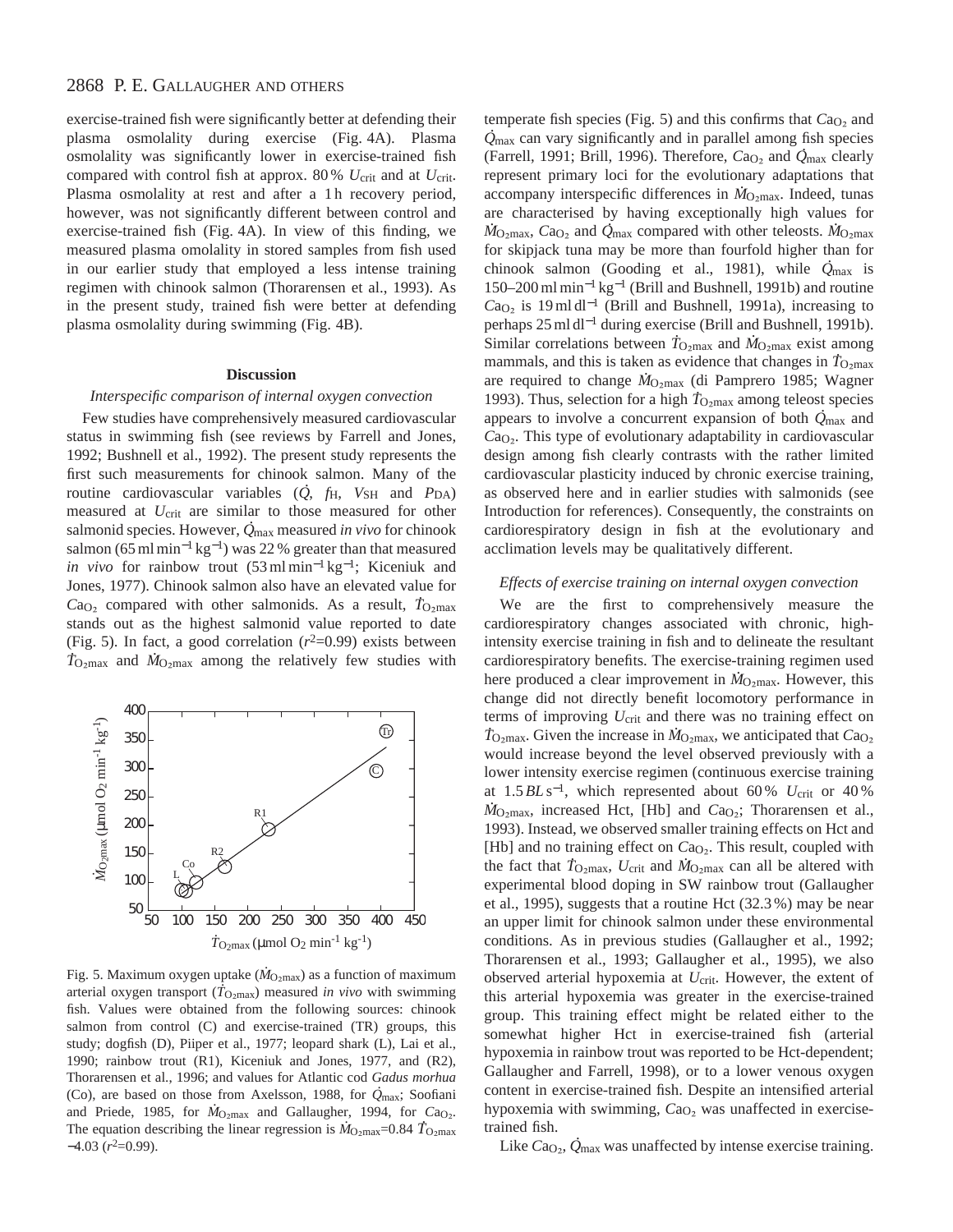Therefore,  $\dot{M}_{\text{O}_2\text{max}}$  improved because exercise training improved  $E_{\text{O}_2}$  rather than  $T_{\text{O}_2\text{max}}$ . The calculated  $E_{\text{O}_2\text{max}}$ increased from 65 % in control fish to 90 % in exercise-trained fish. Although  $E_{\text{O} \text{max}}$  was calculated and probably should be confirmed with direct measurements in future work, our calculations are in line with values reported for other fish species and mammals. For example,  $E_{\text{O}_2\text{max}}$  in exercising rainbow trout was between 65 % and 85 % at *U*crit (Kiceniuk and Jones, 1977; Brauner et al., 2000a; Brauner et al., 2000b). Similarly, in exercising mammals  $E_{\text{O}_2\text{max}}$  is typically 60–80 % (Taylor et al., 1987; Jones et al., 1989; Longworth et al., 1989; Piiper, 1990), but can reach 80–90% in muscles during relatively short periods of intense exercise (Richardson et al., 1993). That  $E_{\text{O}_2 \text{max}}$  is plastic and can respond to training is a novel finding for fish. Thus, intraspecific cardiovascular . plasticity that enhances  $\dot{M}_{\text{O}_2 \text{max}}$  in response to training clearly contrasts with the interspecific adaptations in  $\dot{Q}_{\text{max}}$  and  $Ca_{\text{O}_2}$ that produce species differences in *M*<sub>O2max</sub>.

Greater oxygen extraction at the tissues is perhaps not entirely unexpected as a training response, given that exercise training is known to improve capillarity in fish muscles (Davie et al., 1986; Sänger, 1992). Although capillary density was not measured in our fish, two lines of indirect evidence suggest that muscle capillarity could have increased with exercise training. First, the cross-sectional area of the red locomotory muscles, which have a better capillary supply compared to white muscle (Egginton, 1992), was shown to increase relative to that of white muscles in fish with the same training regimen (Kiessling et al., 1994b). Second, the lower *R*sys at *U*crit in the exercisetrained group is consistent with more capillary beds being perfused simultaneously. Some of these could be in the skeletal muscle, although a higher intestinal blood flow during swimming (see below) also could contribute to a lower *R*sys. Increased capillarity increases the diffusional surface area for oxygen and reduces the mean distance between capillaries and mitochondria, both of which would increase oxygen conductance (Weibel et al., 1992). Red skeletal muscle in skipjack tuna is characterised by a high capillary density, a small fibre size and a high mitochondrial volume density (Mathieu-Costello et al., 1992; Mathieu-Costello et al., 1996). In addition, capillary manifolds are present in tuna red muscle and these manifolds increase venular capillary surface area, favouring increased oxygen extraction by the muscle. Increased capillarity also increases the mean capillary transit . time of red blood cells, even if *Q* max is unchanged, and so more time is available for the unloading of oxygen. Transit time has been implicated as one of the limitations to oxygen extraction from blood in mammals (Saltin, 1985). In addition to capillary changes, an increase in muscle myoglobin concentration could increase  $E_{\text{O}_2\text{max}}$ . Exercise training is known to increase muscle myoglobin concentrations (Love et al., 1977) and myoglobin is also known to facilitate oxygen transport within the muscle fibres (Gayeski et al., 1985; Bailey and Driedzic, 1986).

The above findings all point to oxygen diffusion between the capillaries and the mitochondria being a significant limiting factor, i.e. the cardiorespiratory system in salmonids may be

diffusion-limited rather than perfusion-limited during exercise. This would then explain why exercise training affected  $E_{\text{O}_2\text{max}}$ rather than  $T_{\text{O}_2\text{max}}$  in chinook salmon. A training-induced increase in the diffusive surface area of capillaries, the residence time of blood in capillaries, or a myoglobin-mediated facilitated diffusion of oxygen in muscle cells could all have contributed to a higher  $E_{\text{O}_2\text{max}}$  during swimming. This suggestion that oxygen transfer to the tissues is diffusionlimited during exercise in salmon is consistent with the results of blood-doping experiments in rainbow trout. Gallaugher et al. (Gallaugher et al., 1995) found that while blood doping . could be used experimentally to improve  $T_{\text{O}_2\text{max}}$ , the benefits to either  $\dot{M}_{\text{O}_2\text{max}}$  or  $U_{\text{crit}}$  were rather small whenever Hct was artificially increased above its routine level. Diffusion limitations for oxygen transfer at the gills, however, do not appear to be as severe as at the tissues because  $Ca<sub>O<sub>2</sub></sub>$  was maintained in spite of the swimming-induced arterial hypoxemia, and oxygen transport to the tissues was not adversely affected.

A large proportion of the salmonid heart muscle relies on venous blood for its oxygen supply (Farrell, 1992; Steffensen and Farrell, 1998). Therefore, a potential problem associated with an increase in  $E_{\text{O}_2 \text{max}}$  is that the reduction in the amount of oxygen in venous blood might impair myocardial oxygen supply during swimming. Even so, this problem may have been . ameliorated in trained chinook salmon because *Q* max was unchanged and *P*<sub>DA</sub> was lower in exercise-trained fish. Hence, myocardial oxygen demand, which is directly related to myocardial power output, may have been lower in trained fish. Furthermore, a training effect on the coronary supply to the heart could help alleviate the problem of lower venous oxygen content. We found that relative ventricular mass was plastic and responded to exercise training, albeit in a limited manner. The 10 % increase in relative ventricular mass is consistent with the 12% observed earlier by Hochachka (Hochachka, 1961), but lower than the unusual 46 % increase observed by Greer Walker and Emerson (Greer Walker and Emerson, 1978). Nevertheless, several studies report only isometric cardiac growth with exercise training (see Farrell et al., 1990 for references). How cardiac remodelling might relate to changes in myocardial oxygen supply and the coronary circulation is unclear.

# *Effects of exercise training on swimming performance and osmotic balance*

Exercise-training effects on *U*<sub>crit</sub> are equivocal. For example, several authors have observed positive training effects on *U*crit (Nahhas et al., 1982; Besner and Smith, 1983; Farrell et al., 1990), but in all cases the improvement in  $U_{\text{crit}}$ was rather small (<20 %). In contrast, no training effect on  $U_{\text{crit}}$ was observed in either rainbow trout (Farrell et al., 1991) or chinook salmon (Thorarensen et al., 1993; this study). Undoubtedly, the different responses among training studies reflect, in part, important differences in the intensity and duration of the exercise-training regimens that have been used in the past, as well as in the level of exercise that the control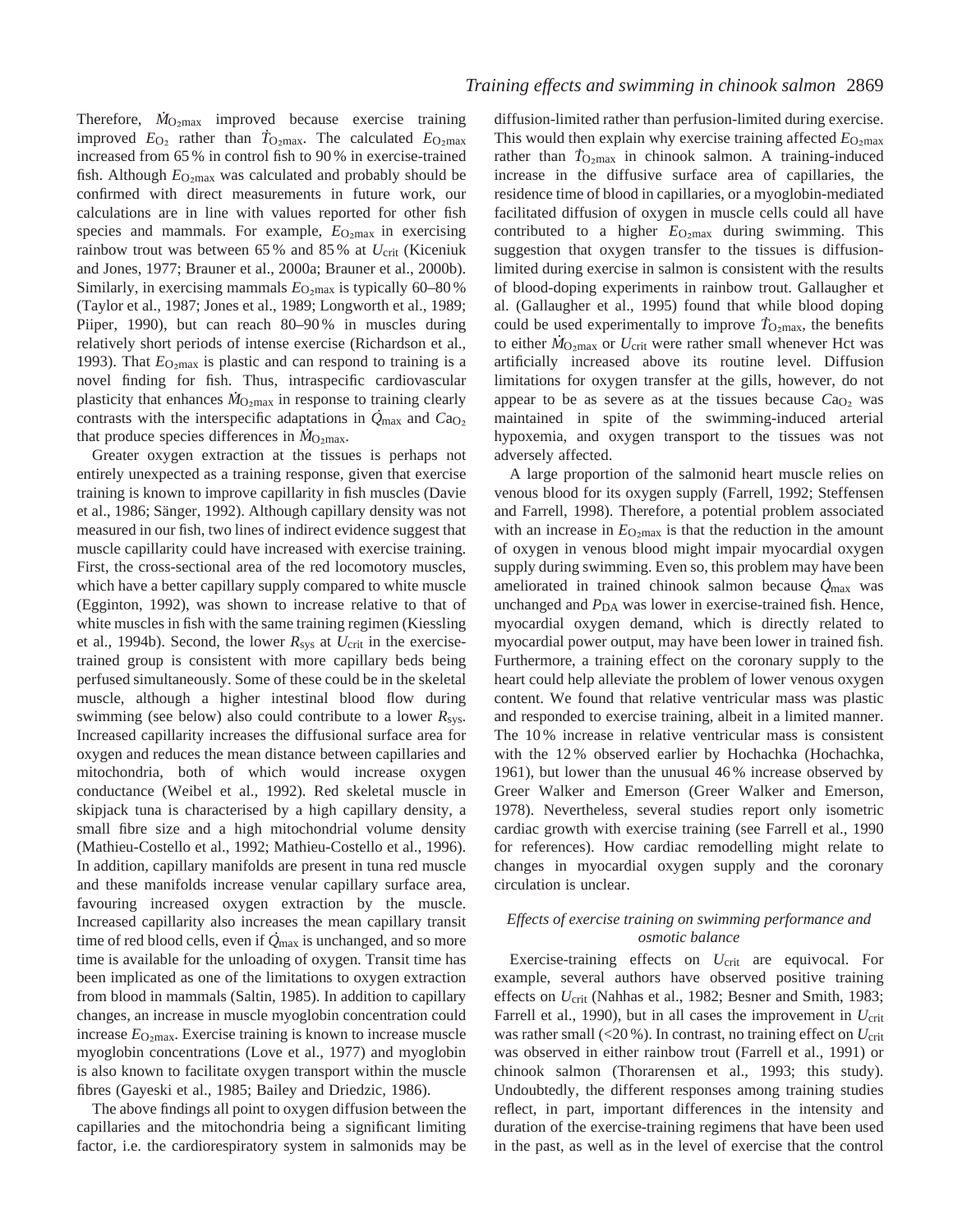fish were subjected to. We found no effect of cannulation on  $U_{\text{crit}}$ , while others have reported that cannulae reduce  $U_{\text{crit}}$  in rainbow trout (e.g. Kiceniuk and Jones, 1977). We have no explanation for this but there are a number of possibilities. Firstly, our fish were not held stationary in the holding tanks and this may have increased the overall exercise capabilities of the fish. Secondly, chinook salmon have not been held under culture conditions that select for growth rather than athleticism for as many generations as have rainbow trout. Also, surgical techniques have improved over time and this may have minimized the impact of cannulation procedures in more recent studies.

If salmon do not swim much faster when exercise-trained, even when the training regimen is high intensity and for long periods, what then are the benefits of exercise training? Below, we present the idea that exercise-training lessens the osmo–respiratory compromise during swimming.

With swimming and the attendant improvement in gas exchange at the gills, it is well established that there is a somewhat greater and disruptive effect on passive ion movements across the gills of FW fish (Gonzalez and MacDonald, 1992; Gonzalez and MacDonald, 1994). Numerous studies have shown that, as a result of swimming, teleosts dehydrate in SW and hydrate in FW (e.g. Rao, 1969; Farmer and Beamish, 1969; Byrne et al., 1972; Wood and Randall, 1973a; Wood and Randall, 1973b). We used plasma osmolality and tissue water content as measures of osmoregulatory performance during swimming and the changes we observed in SW chinook salmon are consistent with progressive dehydration. Besides the gills, the gut is an important osmoregulatory organ in SW in that it is responsible for the water uptake that counteracts the passive water loss occurring across the gills. Therefore, for dehydration to occur during swimming, water loss *via* the gills must exceed water absorption *via* the intestine. The exact mechanisms by which this imbalance comes about are unknown, but a decrease in gut blood flow could certainly play a role by impairing intestinal water absorption, adding to the problem of increased diffusional losses at the gills. Normally, when fish swim or struggle, gut blood flow decreases (Thorarensen et al., 1993; Farrell et al., 2001), presumably as a mechanism to divert blood flow to locomotory muscles (Randall and Daxboeck, 1982; Thorarensen et al., 1993). Nevertheless, exercise-trained chinook salmon are better able to defend intestinal blood flow during swimming (Thorarensen et al., 1993). Consequently, the finding here, as well as in our earlier study (Thorarensen et al., 1993), that exercise-trained chinook could defend their plasma osmolality while swimming better than control fish, might be explained, in part, by better gut blood flow and water uptake during exercise.

where the mass of the exercise-<br>We propose that the higher  $\dot{M}_{\text{O}_2\text{max}}$  values of the exercisetrained fish, in part, reflect an osmoregulatory cost that enabled plasma osmolality to be better maintained despite elevated water loss across the gills. However, exactly what this osmoregulatory cost might be in active fish is difficult to ascertain because estimates are highly variable (see Morgan

and Iwama, 1991). Using data from Rao (Rao, 1968) and Farmer and Beamish (Farmer and Beamish, 1969), Webb (Webb, 1975) estimated an osmoregulatory cost of approx. 16 % of the net cost of swimming at *U*crit for SW-adapted adult rainbow trout and tilapia. A similar osmoregulatory cost of 20 % of the net cost of swimming was reported by Febry and Lutz (Febry and Lutz, 1987) for exercise-trained (1*BL* s−<sup>1</sup> for 3 weeks), SW-adapted hybrid tilapia during prolonged swimming (approximately 2.5*BL* s<sup>−</sup>1). If we accept these estimates as reasonable for chinook salmon, then it would appear that the 50% higher  $\dot{M}_{\text{O}_2\text{max}}$  in trained fish would be more than adequate for partially defending plasma osmolality. Consequently, it is likely that functions in addition to osmoregulation also benefited from the training-induced . increase in  $\dot{M}_{\text{O}_2\text{max}}$ . Other possibilities should include protein synthesis and digestion because exercise-trained chinook salmon can maintain their growth rate despite a higher energy expenditure (Thorarensen et al., 1993; present study). It is also possible that exercise-trained fish had better stamina and could recover from exercise faster because there was less of an oxygen debt, but further experiments would be needed to test these ideas.

Throughout the discussion we have assumed that exercise training was the sole contributor to the observed differences in the trained and control fish. However, this may not be the case. The trained fish were captured by dipnet every other day and this in itself could have contributed to the observed responses. Repeated stress (i.e. the struggling in the dipnet) could have had an additional training effect on the cardiorespiratory system. Similarly, the repeated stress may have desensitized the fish in some way that they were able to perform better in the swim test. Alternatively, the training regime may have reduced the stress response associated with the swim test. Gonzales and MacDonald (Gonzales and MacDonald, 1992) examined the potential effect of acute stress on the osmorespiratory compromise in FW rainbow trout by injecting adrenaline. They found a short-lived (60 min) but dramatic increase in sodium loss without any change in oxygen uptake, such that one sodium was lost at the gills for every 0.9 oxygen molecules taken up, i.e. a tenfold change compared to resting fish. In the same study, rainbow trout were also shown to be able to physiological adjust to these acute effects on gill ion permeability. For example, after approx. 3 h of continuous swimming at 85% *U*<sub>crit</sub> and 2-6h after exhaustive exercise, sodium losses were reduced relative to oxygen uptake. Unfortunately the present data cannot be used to resolve the concern about the role stress may have played in the chronic training effects, but future experiments in which stress hormones are measured might be useful in this respect.

To conclude, our observations on training effects suggest that it is perhaps time to present a more integrated perspective of the potential benefits of exercise training to fish. Foremost, an intense and chronic exercise training regimen was needed . to elicit a 50% improvement in  $\dot{M}_{\text{O}_2\text{max}}$ . While this in itself is not large, the resultant benefits to critical swimming speed and arterial oxygen transport were smaller still. Direct benefits to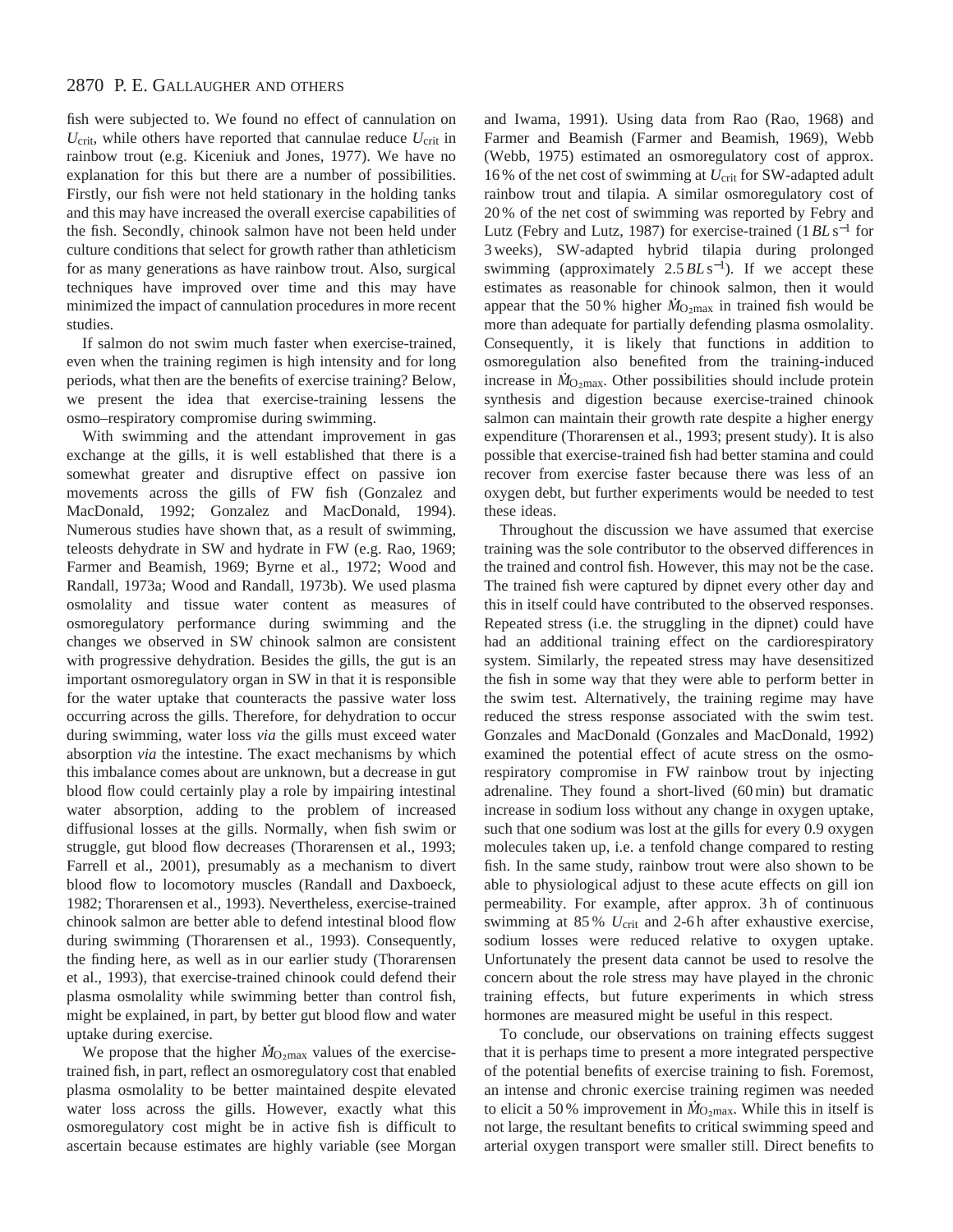swimming performance may be limited to increases in muscle mass, capillary density and associated cellular changes, and these contribute to a lower vascular resistance and, more importantly, an increase in oxygen extraction by tissues. At the same time, exercise-trained fish apparently are better able to multitask other physiological processes (e.g. osmoregulation, ionic balance, digestion, growth, etc.) during locomotion and may not sustain as high an oxygen debt when swimming. An obvious benefit of better multitasking abilities for exercisetrained fish would be a more rapid recovery from the physiological disruptions associated with swimming. A more rapid recovery could have important ecological and survival benefits for fish that are athletically more fit. Multitasking of physiological functions is not a new idea in fish physiology. Brill (Brill, 1996) and Korsmeyer et al. (Korsmeyer et al., 1996) suggested the cardiorespiratory adaptations seen in . tuna, which support a heightened  $\dot{M}_{\text{O}_2\text{max}}$ , not only permit continuous swimming, but also permit oxygen supply to other metabolic functions, three of which are known to have especially high rates (somatic and gonadal growth, digestion and recovery from exercise). However, we suggest that, whereas in tuna evolutionary adaptations have improved  $\dot{T}_{\text{O}_2\text{max}}$ , improved  $\dot{M}_{\text{O}_2\text{max}}$  and multitasking as a result of training reflects an improvement in tissue oxygen extraction. This difference could arise because oxygen delivery may be diffusion-limited during exercise. Consequently, cardiorespiratory plasticity primarily alters the diffusion conditions for oxygen transfer, while evolutionary adaptation . involves perfusion factors that determine  $T_{\text{O}_2\text{max}}$ . Ultimately, substantial increases in  $\dot{T}_{\text{O}_2\text{max}}$  cannot occur without also increasing the workload of the heart through increases in blood . viscosity and *Q* max. Yet, cardiac plasticity is apparently quite limited, with typically only a 10 % increase in ventricular mass in response to exercise training. In contrast, intraspecific variation in ventricular mass and the coronary circulation is extensive among fishes (Farrell, 1991).

We wish to thank Dr J. Phillips and Joan Martin for the use of the osmometer. This research was funded by an NSERC operating grant to A.P.F. Graduate Fellowships from Simon Fraser University were also used to support P.G. and H.T. The Swedish Science Council provided support for A.K.

#### **References**

- **Axelsson, M. (**1988). The importance of nervous and humoral mechanism in the control of cardiac performance in the Atlantic cod, *Gadus morhua*, at rest and during nonexhaustive swimming. *J. Exp. Biol.* **137**, 287–303.
- **Bailey, J. R. and Driedzic, W. R.** (1986). Function of myoglobin in oxygen consumption by isolated perfused fish hearts. *Am. J. Physiol.* **251**, R1144–R1150.
- **Besner, M. and Smith, L. S.** (1983). Modification of swimming mode and stamina in two stocks of coho salmon (*Oncorhynchus kisutch*) by differing levels of longterm continuous exercise. *Can. J. Fish. Aquat. Sci.* **40**, 933–939.
- **Booth, J. L.** (1979). The effects of oxygen supply, epinephrine and acetylcholine on the distribution of blood flow in trout gills. *J. Exp. Biol.* **83**, 31–39.
- Brauner, C. J., Shrimpton, J. M. and Randall, D. J. (1992). Effect of short-

duration seawater exposure on plasma ion concentrations and swimming performance of coho salmon (*Oncorhynchus kisutch*) parr. *Can. J. Fish. Aquat. Sci.* **49**, 2399–2405.

- **Brauner, C. J., Thorarensen, H., Gallaugher, P., Farrell, A. P. and Randall, D. J.** (2000a). CO<sub>2</sub> transport and excretion in rainbow trout (*Oncorhynchus mykiss*) during graded sustained exercise. *Resp. Physiol.* **119**, 69–82.
- **Brauner, C. J., Thorarensen, H., Gallaugher, P., Farrell, A. P. and Randall, D. J.** (2000b). The interaction between O<sub>2</sub> and CO<sub>2</sub> in the blood of rainbow trout (*Oncorhynchus mykiss*) during graded sustained exercise. *Resp. Physiol.* **119**, 83–96.
- Brill, R. W. (1996). Selective advantages conferred by the high performance physiology of tunas, billfishes, and dolphin fish. *Comp. Biochem. Physiol*. **113**A, 3–15.
- **Brill, R. W. and Bushnell, P. G.** (1991a). Effects of open- and closed-system temperature changes on blood oxygen dissociation curves of skipjack tuna, *Kasuwanus pelamis*, and yellowfin tuna, *Thunnus albacores*. *Can. J. Zool.* **69**, 1814–1821.
- **Brill, R. B. and Bushnell, P. G.** (1991b). Metabolic scope of high energy demand teleosts – the tunas. *Can. J. Zool.* **69**, 2002–2009.
- Bushnell, P. G., Jones, D. R. and Farrell, A. P. (1992). The arterial system. In *Fish Physiology*, Vol. XIIA (ed. W. S. Hoar, D. J. Randall and A. P. Farrell), pp. 89–139. New York, London: Academic Press.
- Byrne, J. M., Beamish, F. W. H. and Saunders, R. L. (1972). Influence of salinity, temperature, and exercise on plasma osmolality and ionic concentration in Atlantic salmon (*Salmo salar*). *J. Fish. Res. Bd. Can.* **29**, 1217–1220.
- Davie, P. S., Wells, R. M. G. and Tetens, V. (1986). Effects of sustained swimming on rainbow trout muscle structure blood oxygen transport, and lactate dehydrogenase isozymes: evidence for increased aerobic capacity of white muscle. *J. Exp. Zool.* **237**, 159–171.
- **Davison, W.** (1989). Training and its effects on teleost fish. *Comp. Biochem. Physiol.* **94**A, 1–10.
- **Daxboeck, C., Davie, P. S., Perry, S. F. and Randall, D. J. (**1982). Oxygen uptake in spontaneously ventilating blood-perfused trout preparation. *J. Exp. Biol.* **101**, 33–45.
- **di Prampero, P. E.** (1985). Metabolic and circulatory limitations to *V*<sup>⋅</sup> O2max at the whole animal level. *J. Exp. Biol.* **115**, 319–331.
- **Egginton, S.** (1992). Adaptability of the anatomical capillary supply to skeletal muscle of fishes. *J. Zool.* **226**, 691–698.
- Farmer, G. J. and Beamish, F. W. H. (1969). Oxygen consumption of *Tilapia nilotica* in relation to swimming speed and salinity. *J. Fish. Res. Bd. Can.* **26**, 2807–2821.
- **Farrell, A. P., Johansen, J. A., Steffensen, J. F., Moyes, C. D., West, T. G. and Suarez, R. K.** (1990). Effects of exercise training and coronary ablation on swimming performance, heart size and cardiac enzymes in rainbow trout, *Oncorhynchus mykiss*. *Can. J. Zool.* **68**, 1174–1179.
- Farrell, A. P., Johansen, J. A. and Suarez, R. K. (1991). Effects of exercise training on cardiac performance and muscle enzymes in rainbow trout, *Oncorhynchus mykiss*. *Fish Physiol. Biochem.* **9**, 303–312.
- **Farrell, A. P.** (1991). From hagfish to tuna a perspective of cardiac function. *Physiol. Zool*. **64**, 1137–1164.
- **Farrell, A. P.** (1992). Cardiac output: regulation and limitations. In *The Vertebrate Gas Trasport Cascade: Adaptations to Environment and Mode of Life* (ed. E. Bicudo), pp. 208–214, CRC Press, Boca Raton.
- **Farrell, A. P. and Jones, D. R.** (1992). The heart. In *Fish Physiology,* Vol. XIIA (ed. W. S. Hoar, D. J. Randall and A. P. Farrell), pp. 1–88. New York, London: Academic Press.
- **Farrell, A. P., Axelsson, M., Thorarensen, H., Crocker, C. E., Gamperl, A. K. and Cech, J. J., Jr** (2001). The effects of burst activity and severe environmental hypercapnia on gut blood flow in teleost fish. *Comp. Biochem. Physiol.*, in press.
- Febry, R. and Lutz, P. (1987). Energy partitioning in fish: the activity related cost of osmoregulation in a euryhaline cichlid. *J. Exp. Biol.* **128**, 63–85.
- **Gallaugher, P. E.** (1994). The role of haematocrit in oxygen transport in swimming salmonid fishes*.* PhD thesis, 248 pp. Department of Biological Sciences, Simon Fraser University, Burnaby, B.C.
- Gallaugher, P. E. and Farrell, A. P. (1998). Hematocrit and blood oxygencarrying capacity. In *Fish Respiration* (ed. S. F. Perry and B. Tufts), pp. 185–227. New York, London: Academic Press.
- Gallaugher, P. E., Thorarensen, H. and Farrell, A. P. (1995). Hematocrit in oxygen transport and swimming in rainbow trout (*Oncorhynchus mykiss*). *Resp. Physiol.* **102**, 279–292.